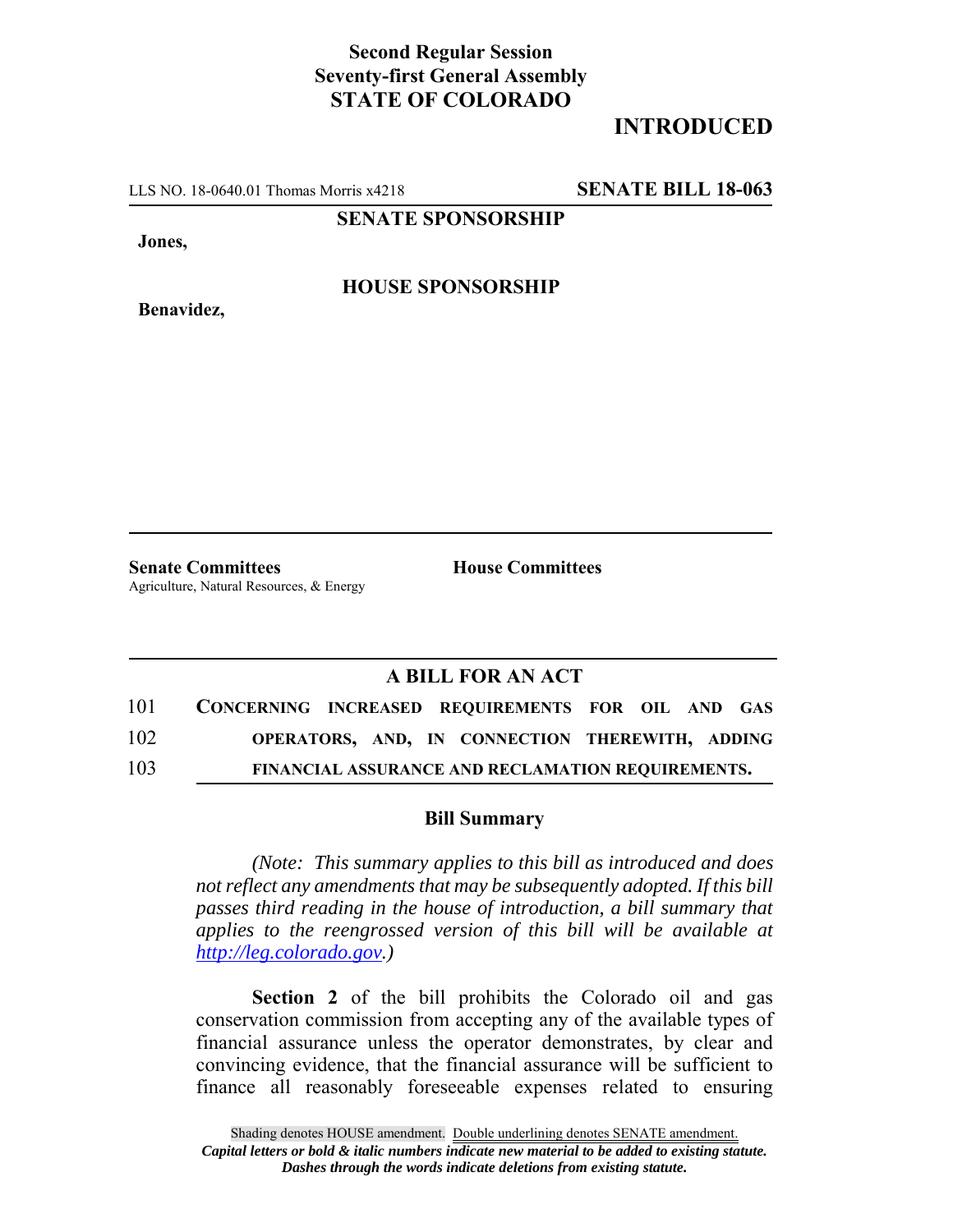compliance with the oil and gas law if the operator fails to meet its compliance obligations. The commission shall calculate the total financial assurance required by multiplying the number of oil and gas facilities subject to the application by the projected cost to finance every reasonably foreseeable eventuality related to ensuring compliance with regard to each type of facility.

**Section 4** adds reclamation requirements that are adapted from the reclamation requirements applicable to hard rock mines.

 *Be it enacted by the General Assembly of the State of Colorado:* **SECTION 1. Short title.** The short title of this act is the "Taxpayer Protection from Oil and Gas Costs Act". **SECTION 2.** In Colorado Revised Statutes, 34-60-106, **amend** 5 (7), (12), and (13) introductory portion as follows: **34-60-106. Additional powers of commission - rules - definition.** (7) (a) The commission has the authority to establish, charge, and collect docket fees for the filing of applications, petitions, protests, responses, and other pleadings. No such EXCEPT AS SPECIFIED IN 10 SUBSECTION (7)(b) OF THIS SECTION, THE fees shall MUST NOT exceed two hundred dollars for any application, petition, or other pleading initiating

12 a proceeding nor one hundred dollars for any protest or other responsive 13 pleadings, and any party to any commission proceeding shall NEED NOT 14 pay no more than one such fee for each proceeding in which it is a party. 15 All such fees shall be deposited in the oil and gas conservation and 16 environmental response fund established by section 34-60-122 and shall 17 be ARE subject to appropriations by the general assembly for the purposes 18 of this article ARTICLE 60.

19 (b) THE COMMISSION BY RULE SHALL ESTABLISH THE FEE FOR THE 20 FILING OF AN APPLICATION THAT REQUIRES APPROVAL OF A NEW 21 FINANCIAL ASSURANCE OR AMENDMENT TO AN EXISTING FINANCIAL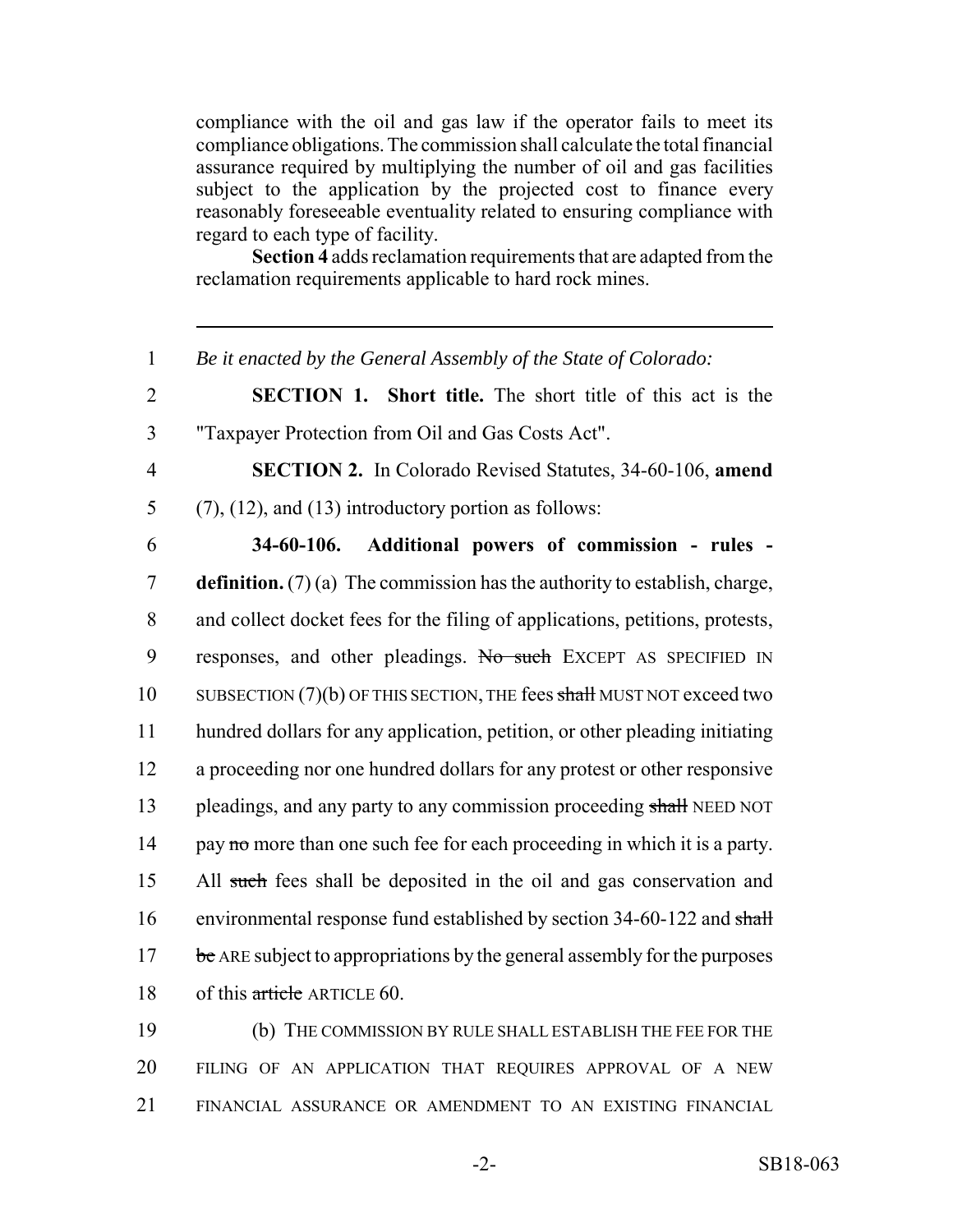ASSURANCE IN AN AMOUNT SUFFICIENT TO RECOVER THE COMMISSION'S REASONABLY FORESEEABLE DIRECT AND INDIRECT COSTS IN CONDUCTING THE UP-FRONT FINANCIAL VIABILITY ANALYSIS CONDUCTED PURSUANT TO SUBSECTION (13) OF THIS SECTION.

 (12) The commission, in consultation with the state agricultural commission and the commissioner of agriculture, shall promulgate rules to ensure proper reclamation of the land and soil affected by oil and gas 8 operations and to ensure the protection of the topsoil of said THE land 9 during such OIL AND GAS operations AS SPECIFIED IN SECTION 34-60-131.

 (13) The commission shall require every operator to provide 11 assurance that it is financially capable of fulfilling any EVERY obligation 12 imposed under subsections (11), (12), and (17) of this section THIS ARTICLE 60. THE COMMISSION SHALL NOT ACCEPT ANY OF THE TYPES OF FINANCIAL ASSURANCE AVAILABLE PURSUANT TO THIS SUBSECTION (13) UNLESS THE OPERATOR DEMONSTRATES, BY CLEAR AND CONVINCING EVIDENCE, THAT THE FINANCIAL ASSURANCE WILL BE SUFFICIENT TO FINANCE EVERY REASONABLY FORESEEABLE EVENTUALITY RELATED TO ENSURING COMPLIANCE WITH THIS ARTICLE 60, INCLUDING FULL RECLAMATION AS REQUIRED BY SECTION 34-60-131, SPILLS, LEAKS, AIR 20 POLLUTION IMPACTS, EXPLOSIONS, DISEASES, INJURIES, AND DEATHS. THE COMMISSION SHALL CALCULATE THE TOTAL FINANCIAL ASSURANCE REQUIRED BY MULTIPLYING THE NUMBER OF OIL AND GAS FACILITIES SUBJECT TO THE APPLICATION BY THE PROJECTED COST TO FINANCE EVERY REASONABLY FORESEEABLE EVENTUALITY RELATED TO ENSURING COMPLIANCE WITH THIS ARTICLE 60 WITH REGARD TO EACH TYPE OF FACILITY. THE COMMISSION SHALL CONDUCT AN UP-FRONT FINANCIAL VIABILITY ANALYSIS OF THE OPERATOR BEFORE APPROVING ANY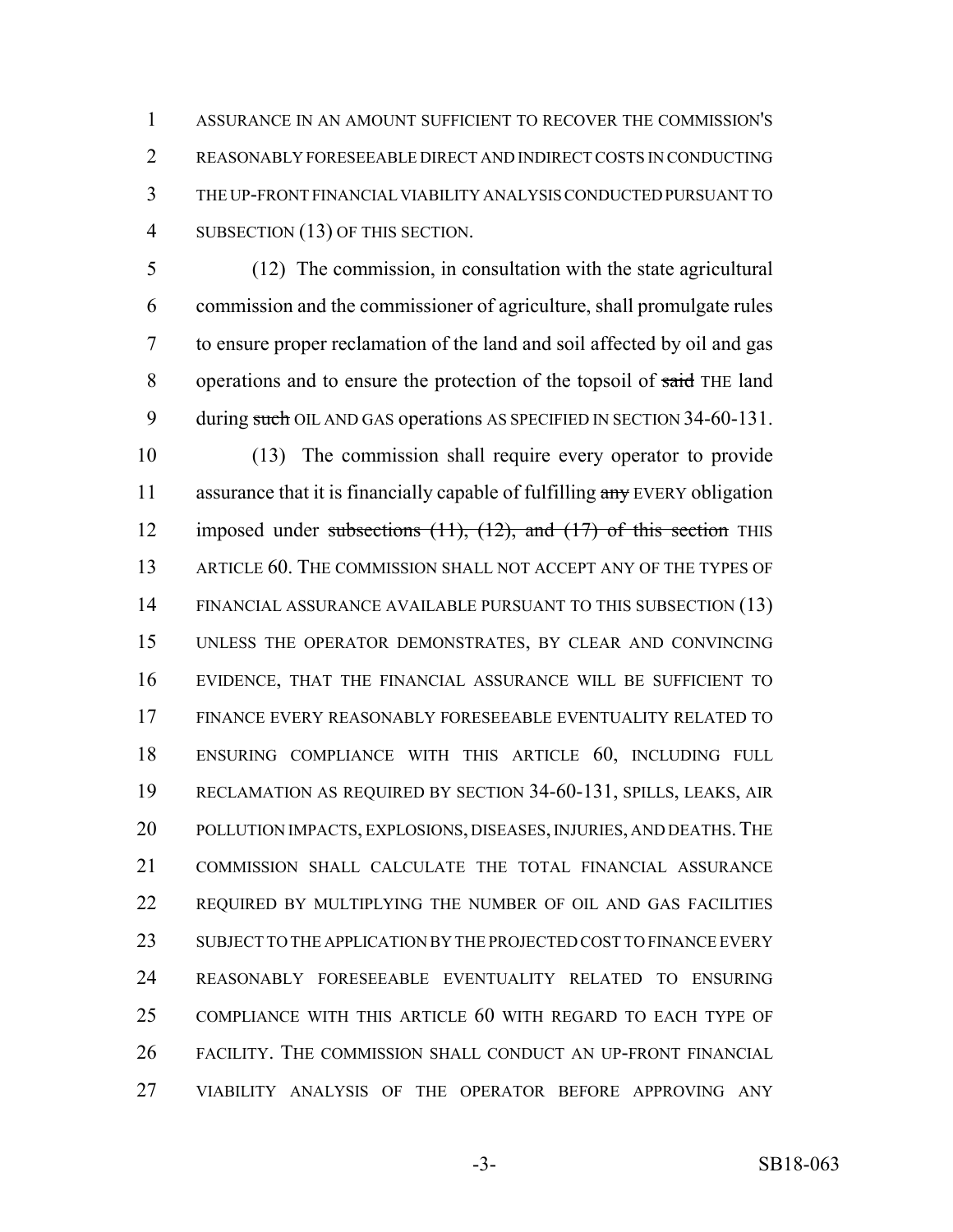FINANCIAL ASSURANCE. THE OPERATOR SHALL PAY THE COST OF THE ANALYSIS AS ESTABLISHED PURSUANT TO SUBSECTION (7)(b) OF THIS 3 SECTION. For purposes of this subsection (13), references to "operator" 4 shall include INCLUDES an operator of an underground natural gas storage cavern and an applicant for a certificate of closure under subsection (17) of this section. In complying with this requirement, an operator may submit for commission approval, without limitation, one or more of the following:

 **SECTION 3.** In Colorado Revised Statutes, 34-60-128, **amend** (3)(d) introductory portion as follows:

 **34-60-128. Habitat stewardship - rules.** (3) In order to minimize adverse impacts to wildlife resources, the commission shall:

13 (d) Promulgate rules, by July 16, 2008, in consultation with the parks and wildlife commission, to establish standards for minimizing adverse impacts to wildlife resources affected by oil and gas operations and to ensure the proper reclamation of wildlife habitat during and 17 following such OIL AND GAS operations AS SPECIFIED IN SECTION 34-60-131. At a minimum, the rules shall address:

 **SECTION 4.** In Colorado Revised Statutes, **add** 34-60-131 as follows:

 **34-60-131. Reclamation plans - required components - implementation - annual reports.** (1) EVERY OPERATOR TO WHOM A PERMIT OR PERMIT AMENDMENT IS ISSUED PURSUANT TO THIS ARTICLE 60 SHALL SUBMIT, AS PART OF THE PERMIT APPLICATION, A PROPOSED RECLAMATION PLAN AND SHALL PERFORM SUCH RECLAMATION AS IS PRESCRIBED BY THE RECLAMATION PLAN APPROVED BY THE COMMISSION PURSUANT TO THIS SECTION. RECLAMATION IS REQUIRED ON ALL THE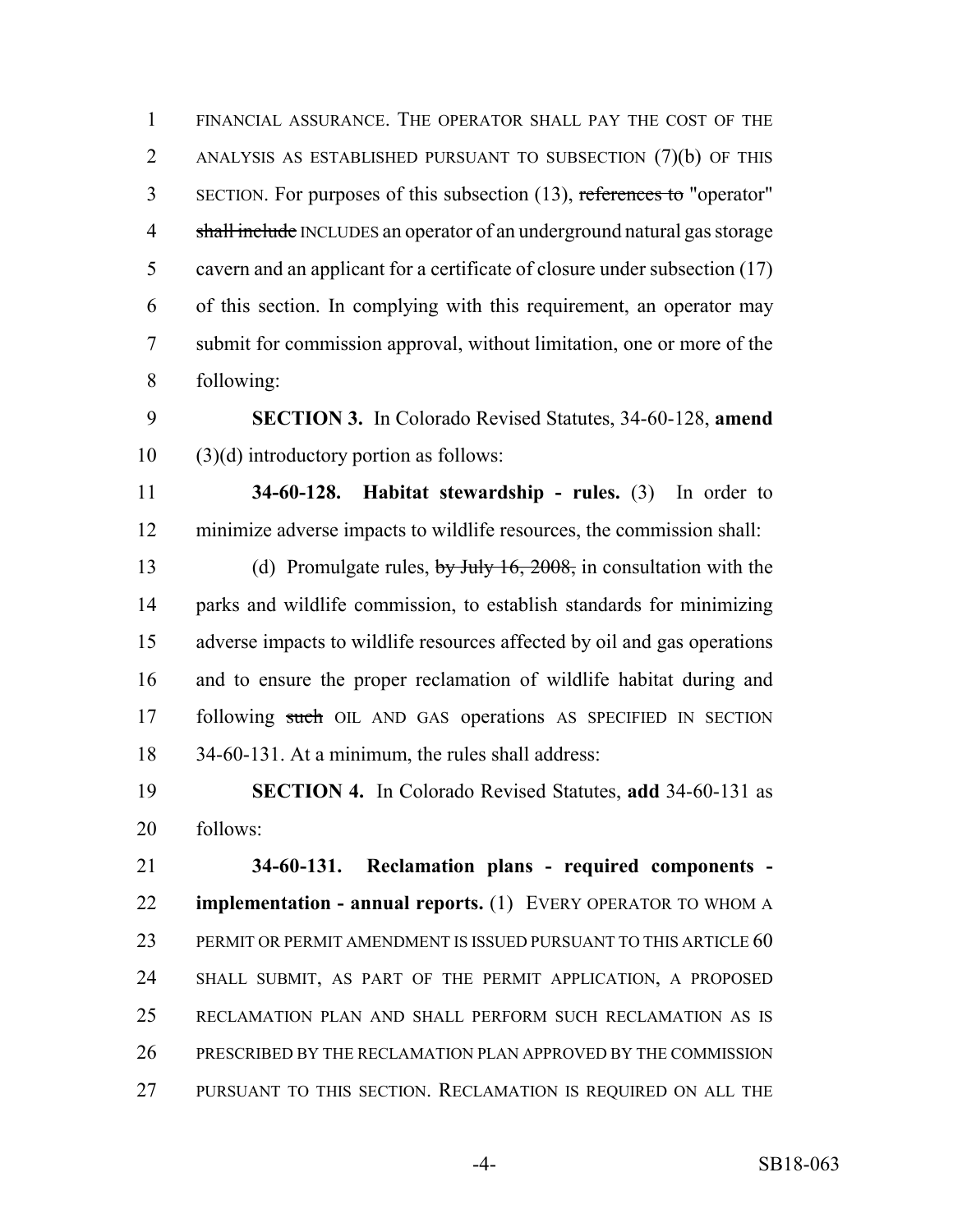AFFECTED LAND.

 (2) A RECLAMATION PLAN MUST BE BASED UPON PROVISIONS FOR, OR SATISFACTORY EXPLANATION OF, ALL GENERAL REQUIREMENTS FOR THE TYPE OF RECLAMATION CHOSEN. THE DETAILS OF THE PLAN MUST BE APPROPRIATE TO THE TYPE OF RECLAMATION DESIGNATED BY THE OPERATOR AND MUST BE BASED UPON THE ADVICE OF EXPERIENCED AND TECHNICALLY TRAINED PERSONNEL.

 (3) ON THE ANNIVERSARY DATE OF THE PERMIT EACH YEAR, THE OPERATOR SHALL SUBMIT TO THE COMMISSION A REPORT AND MAP SHOWING THE EXTENT OF EXISTING DISTURBANCES TO LAND INCLUDED UNDER THE PERMIT, RECLAMATION ACCOMPLISHED TO DATE AND DURING THE PRECEDING TWELVE MONTHS, NEW DISTURBANCES THAT ARE ANTICIPATED TO OCCUR DURING THE UPCOMING YEAR, AND RECLAMATION THAT WILL BE PERFORMED DURING THE UPCOMING YEAR.

 (4) RECLAMATION PLANS AND THEIR IMPLEMENTATION MUST CONFORM TO THE FOLLOWING GENERAL REQUIREMENTS:

 (a) GRADING SHALL BE CARRIED ON SO AS TO CREATE A FINAL TOPOGRAPHY APPROPRIATE TO THE FINAL LAND USE SELECTED IN ACCORDANCE WITH SUBSECTION (4)(c) OF THIS SECTION.

 (b) WHERE REVEGETATION IS PART OF THE RECLAMATION PLAN, LAND SHALL BE REVEGETATED IN SUCH A WAY AS TO ESTABLISH A 22 DIVERSE, EFFECTIVE, AND LONG-LASTING VEGETATIVE COVER THAT IS CAPABLE OF SELF-REGENERATION AND AT LEAST EQUAL IN EXTENT OF COVER TO THE NATURAL VEGETATION OF THE SURROUNDING AREA. NATIVE SPECIES SHOULD RECEIVE FIRST CONSIDERATION, BUT INTRODUCED SPECIES MAY BE USED IN THE REVEGETATION PROCESS WHEN FOUND DESIRABLE BY THE COMMISSION.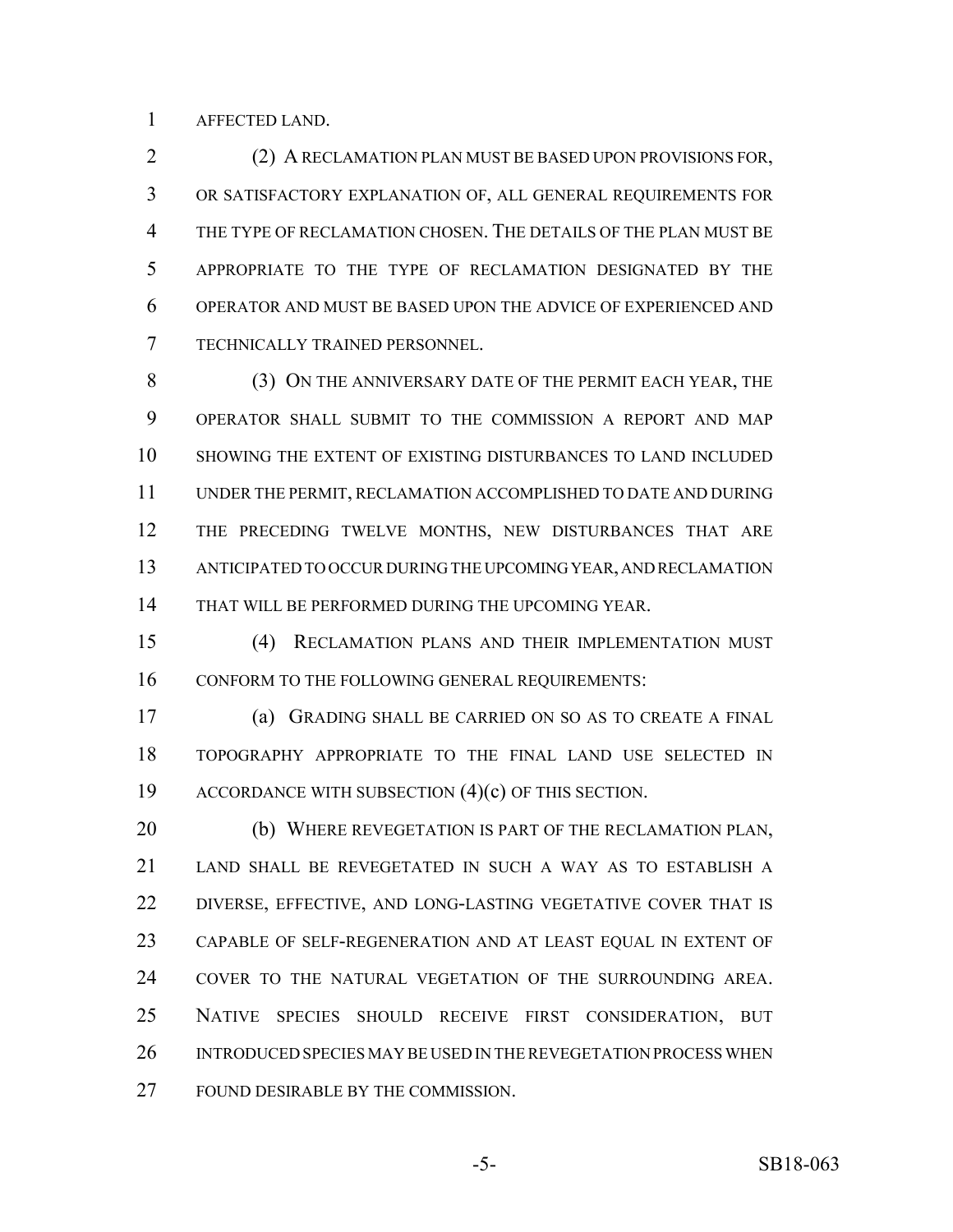(c) (I) ON ALL AFFECTED LAND, THE OPERATOR, IN CONSULTATION WITH THE LANDOWNER AND SUBJECT TO THE APPROVAL OF THE COMMISSION, SHALL DETERMINE WHICH PARTS OF THE AFFECTED LAND WILL BE RECLAIMED FOR FOREST, RANGE, AGRICULTURAL OR HORTICULTURAL CROPS, HOMESITE, RECREATIONAL, INDUSTRIAL, OR OTHER USES, INCLUDING FOOD, SHELTER, AND GROUND COVER FOR WILDLIFE. PRIOR TO APPROVING ANY NEW RECLAMATION PLAN OR APPROVING A CHANGE IN ANY EXISTING RECLAMATION PLAN AS PROVIDED IN THIS SECTION, THE COMMISSION SHALL CONFER WITH THE LOCAL BOARD OF COUNTY COMMISSIONERS AND THE BOARD OF SUPERVISORS OF THE CONSERVATION DISTRICT IF THE OIL AND GAS OPERATIONS ARE WITHIN THE BOUNDARIES OF A CONSERVATION DISTRICT.

 (II) IF THE RECLAMATION PLAN INCLUDES NATIVE GRASSES, THE OPERATOR SHALL RESTORE THE AFFECTED LAND TO SLOPES COMMENSURATE WITH THE PROPOSED LAND USE.

 (III) IF THE RECLAMATION PLAN INCLUDES AGRICULTURAL OR HORTICULTURAL CROPS THAT NORMALLY REQUIRE THE USE OF FARM EQUIPMENT, THE OPERATOR SHALL GRADE SO THAT THE AREA CAN BE TRAVERSED WITH FARM MACHINERY. PREPARATION FOR SEEDING OR PLANTING, FERTILIZATION, AND SEEDING OR PLANTING RATES ARE GOVERNED BY GENERAL AGRICULTURAL AND HORTICULTURAL PRACTICES, EXCEPT WHERE RESEARCH OR EXPERIENCE IN THOSE OPERATIONS DIFFERS 23 WITH THESE PRACTICES.

 (IV) IF THE RECLAMATION PLAN INCLUDES THE DEVELOPMENT OF THE AFFECTED LAND FOR HOMESITE, RECREATIONAL, INDUSTRIAL, OR OTHER USES, INCLUDING FOOD, SHELTER, AND GROUND COVER FOR WILDLIFE, THE OPERATOR MUST PROPOSE AND THE COMMISSION MUST